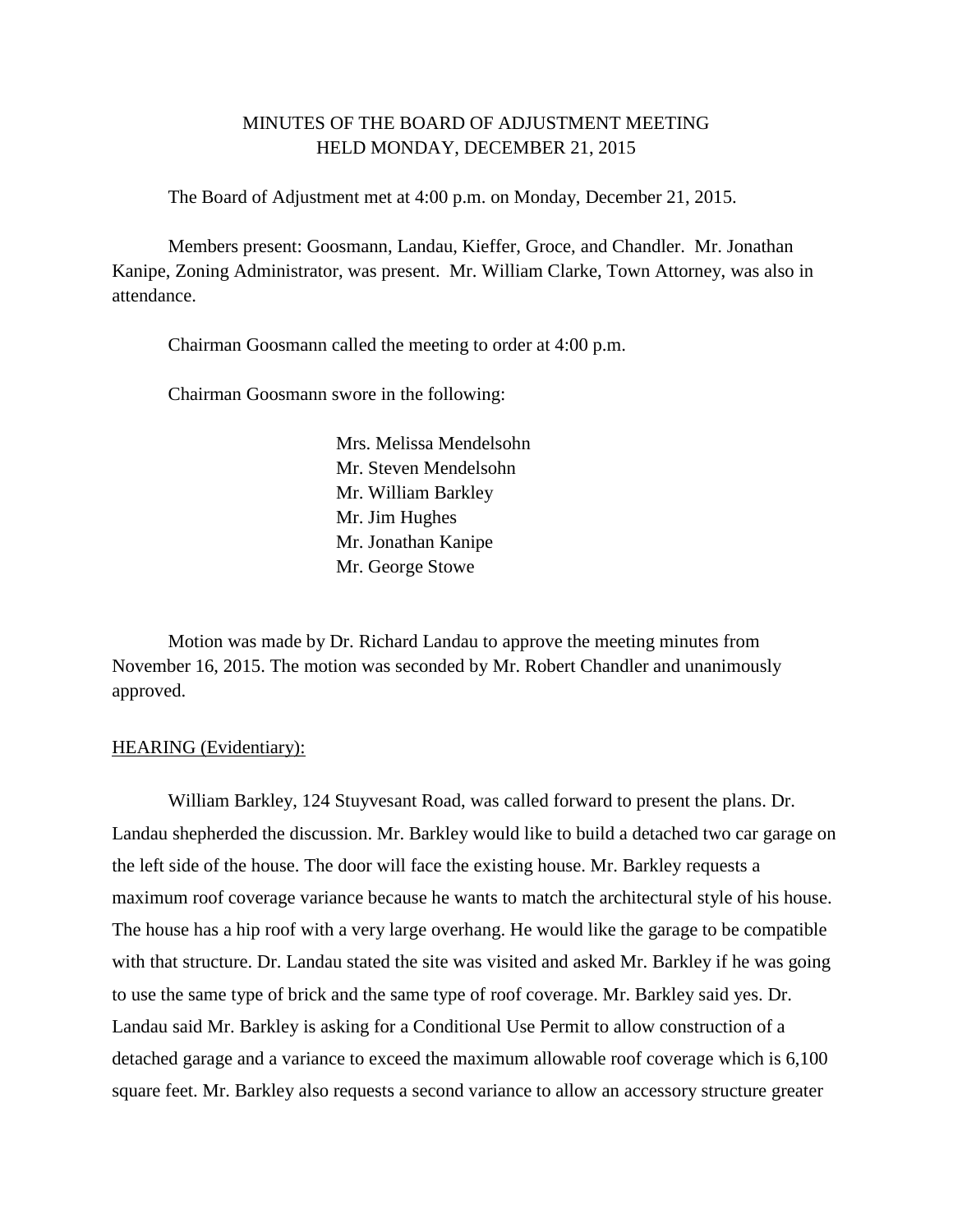than 750 square feet, again as a result of making the detached garage conform to the existing home. Dr. Landau asked if there were any public comments for the project. Mr. Jim Hughes, 122 Stuyvesant Road, spoke as a neighbor to Mr. Barkley and was in favor of the project.

Mr. Chandler asked Mr. Barkley to verify that the reason for exceeding the maximum roof coverage and the maximum square footage was in order to keep the detached garage architecturally similar to the main home. Mr. Barkley verified this was the case. Mrs. Kieffer also noted that the Board of Adjustments had approved a similar variance for the Segraves at 414 Vanderbilt Road due to large overhangs on the roof.

#### DELIBERATION & DETERMINATION

Dr. Richard Landau summarized the facts and requests for a Conditional Use Permit and variance. Mr. William Barkley, 124 Stuyvesant Road, is requesting a conditional use permit to construct a detached garage as an accessory structure. This will be Mr. Barkley's first accessory structure. Mr. Barkley also requests a variance to exceed the maximum roof coverage allowable on his lot and to exceed the maximum square footage of an accessory structure. Each of these variances is a result of Mr. Barkley's desire to architecturally conform the detached garage to his existing home. Dr. Landau also noted that a neighbor, Mr. Jim Hughes, was present and supported the proposal. Mr. Barkley verified the facts were accurate.

Chairman Goosmann asked for a motion. Mrs. Lynn Kieffer made a motion to approve the Conditional Use Permit and variances as requested to Mr. William Barkley of 124 Stuyvesant Road for the construction of a detached garage and that the facts and findings recited by Dr. Richard Landau and his summation be accepted as findings of fact to support the grant. The Board has inspected the site and no neighboring property owner has objected.

Further, Mrs. Kieffer moved that the Board find that granting this Conditional Use Permit and variance , (a) would not materially endanger the public health or safety if located where proposed and developed according to the plans as submitted and improved, (b) met all required conditions and specifications of the Town of Biltmore Forest Zoning Ordinance, (c) would not substantially injure the value of adjoining or abutting property, and (d) would be in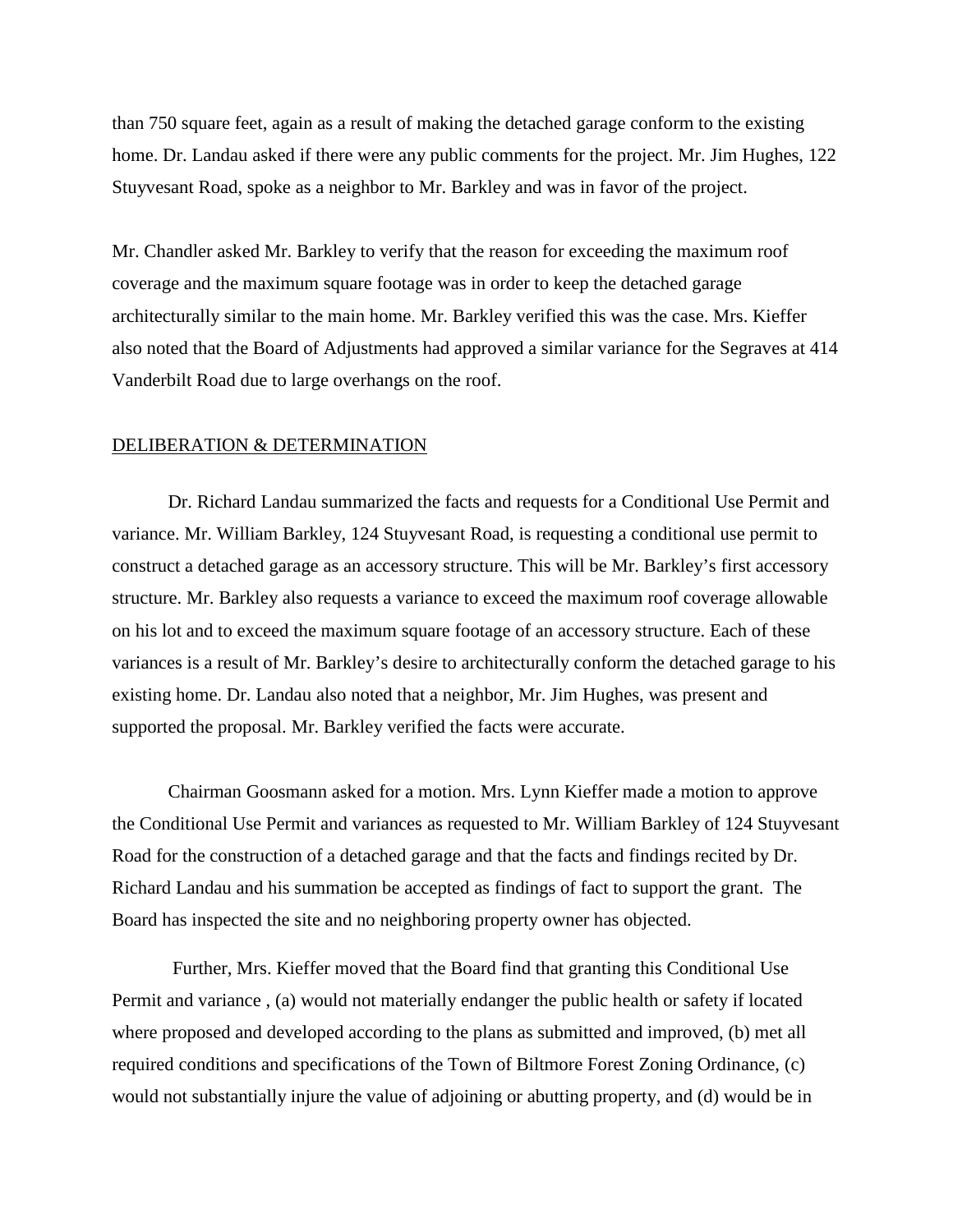general conformity with the plan of development of the Town of Biltmore Forest and its environs as set forth in Sections 1005.03 (2) and (3) of the above ordinance. The applicant has been informed that he is to report to the Zoning Administrator within seven (7) days of completion of the project in order that the Zoning Administrator can determine that the project has been completed in accordance with plans submitted to the Town.

Mrs. Groce seconded the motion and was unanimously approved.

## HEARING (Evidentiary):

The project for Dr. and Mrs. Steven Mendelsohn, 25 Busbee Road, was brought forward.

Mr. George Stowe, architect, was sworn in before the Board. Mrs. Kieffer invited Mrs. Melissa Mendelsohn to explain the project and request. Mrs. Mendelsohn said the proposal would allow the creation of an aesthetically pleasing garden area prohibitive to deer that would allow their son to know the joys of raising his own food. Mrs. Mendelsohn indicated the proposed area was the most logical space and that the additional fencing would extend from the guardrail required by building code on the project. The new fence and Emerald Arbor Vitae would provide double deterrents to deer jumping the fence. The western side of the project would also have a third deterrent with European hornbeams already located on site.

Mrs. Mendelsohn showed the plan for the fence on the plat provided to the Town. She verified with Mr. Stowe that the fence would be powder coated steel.

Mr. Goosmann asked how many of the Emerald arbor vitae would be planted. The plan shows eighteen (18), but Mrs. Mendelsohn said it will likely be twenty four (24). Mr. Goosmann asked about the existing boxwoods and the buffering for the project. Mrs. Mendelsohn went through the existing boxwoods and the Board verified that it was already very heavily buffered.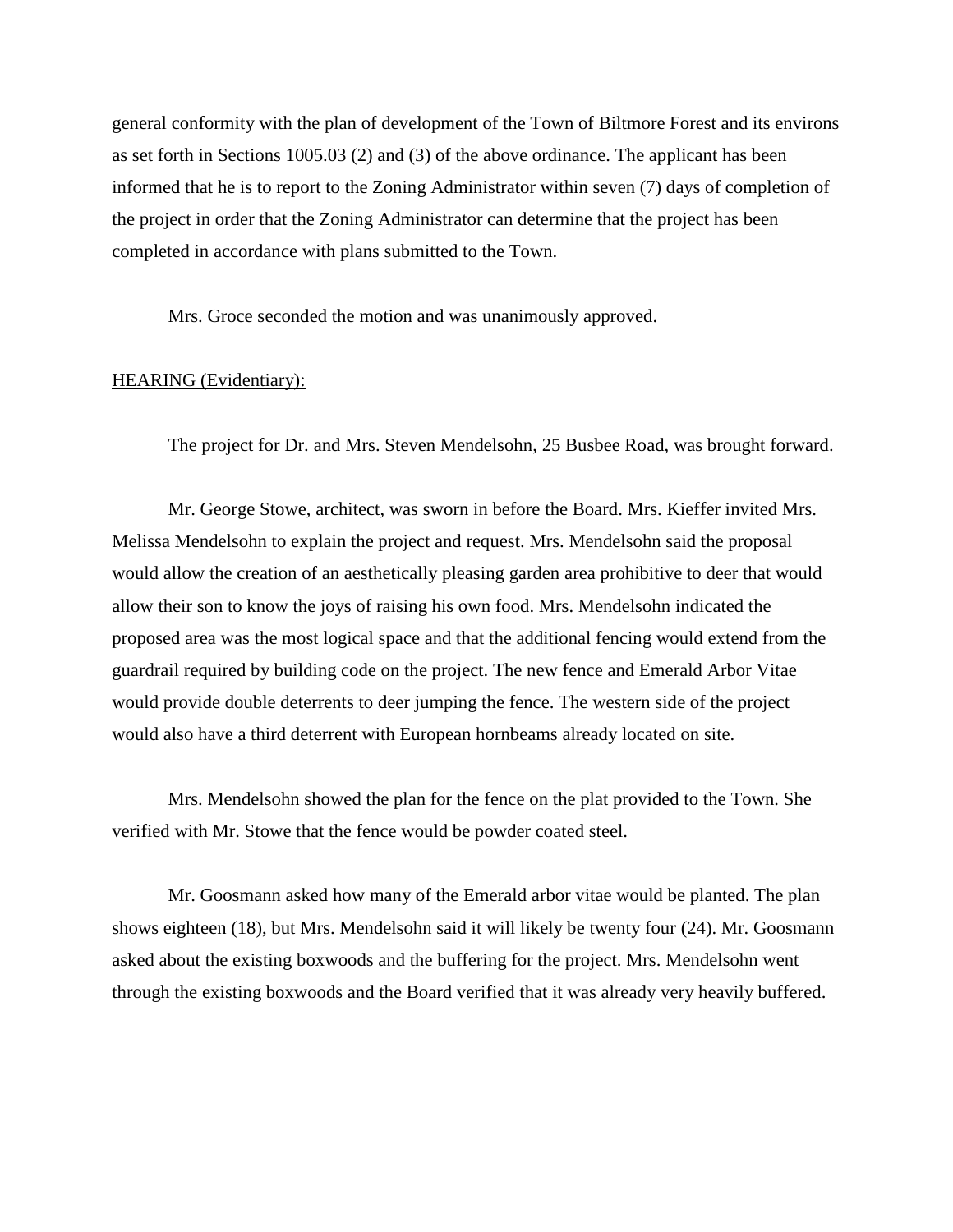After some discussion, it was determined that the fence was approximately 174 linear feet. The guardrail is approximately 85 feet along the stone patio. Mrs. Kieffer verified that the variance was for the approximately 174 linear feet of fence.

### DELIBERATION AND DETERMINATION

Mrs. Kieffer summarized the facts and request for a conditional use permit and variance. Mrs. Kieffer reiterated that the project was currently very well buffered and that the Emerald Arbor Vitae would be 7-8 feet tall as new plantings, and would grow to exceed the height of the fence. The second variance was to exceed the number of accessory uses.

Mr. Goosmann noted that this was a unique property in that it already had two existing accessory structures on the property. Mrs. Mendelsohn noted that there were plans in the future to possibly remove one of the existing accessory structures, the garage apartment, and create a new garage that is attached to the home via breezeway.

Chairman Goosmann asked for a motion. Mr. Robert Chandler made a motion to approve the conditional use permit and variances as requested by Dr. Steven and Mrs. Melissa Mendelsohn for the construction of a fence in their rear yard, outside of the setbacks that is completely buffered, and summation by Mrs. Lynn Kieffer be accepted as findings of fact. The Board has visited the site and no neighboring property owners have objected.

Further, Mr. Chandler moved that the Board find that granting this Conditional Use Permit and variance, (a) would not materially endanger the public health or safety if located where proposed and developed according to the plans as submitted and improved, (b) met all required conditions and specifications of the Town of Biltmore Forest Zoning Ordinance, (c) would not substantially injure the value of adjoining or abutting property, and (d) would be in general conformity with the plan of development of the Town of Biltmore Forest and its environs as set forth in Sections 1005.03 (2) and (3) of the above ordinance. The applicant has been informed that he is to report to the Zoning Administrator within seven (7) days of completion of